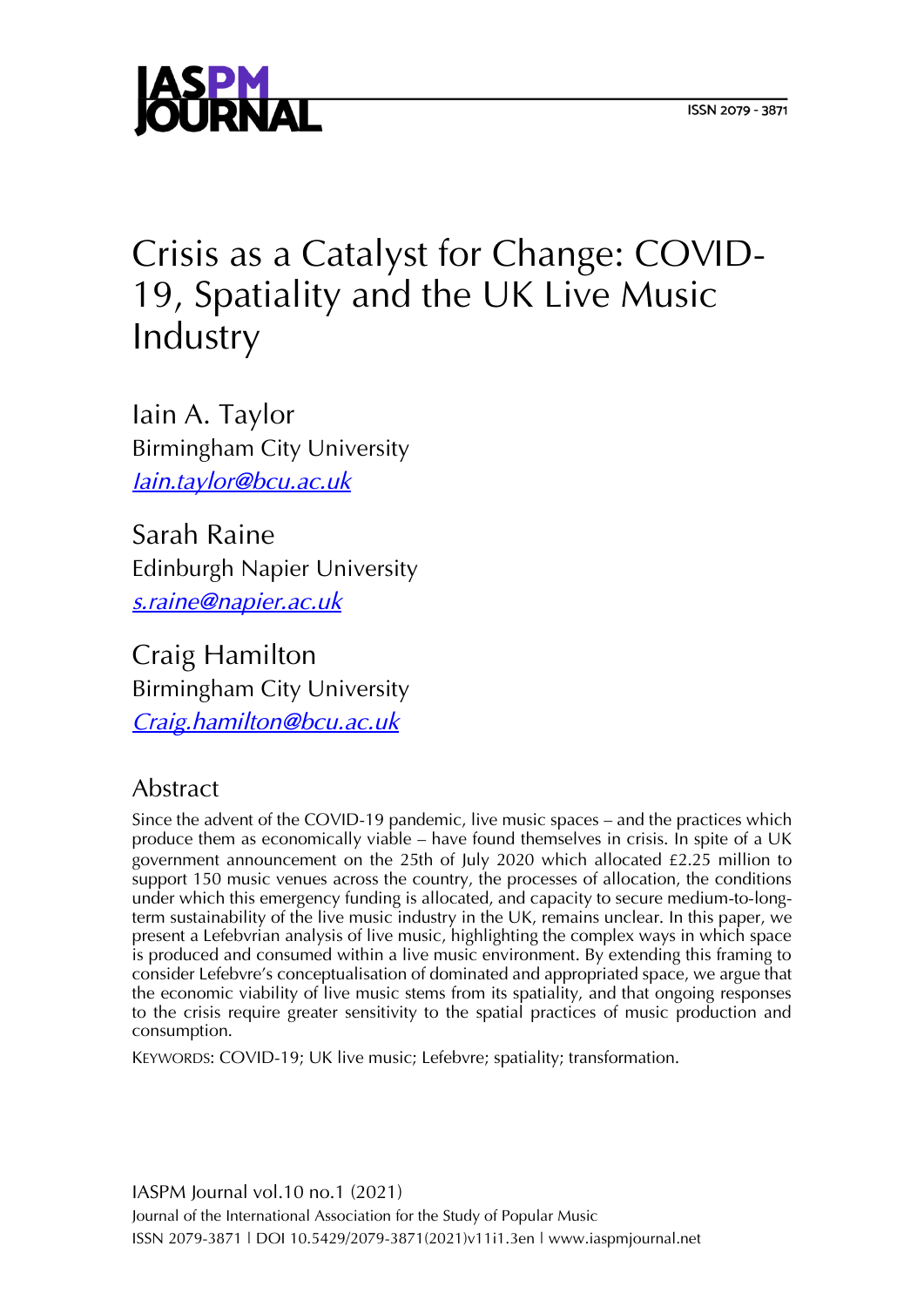#### Introduction

The COVID-19 outbreak continues to bring about rapid and dramatic changes to our social and cultural lives. For those involved in a range of sectors deemed "unessential" by national governments, this period represents a time of adaptation and for many a scramble for economic and cultural survival. In relation to the live music industry in the UK (1), professionals, funders, governments, and academics alike found themselves trying to quickly come to terms with the implications of this pandemic for music and for the arts more generally. As part of our own attempts to make sense of the unstable and ever-changing context for live popular music in the UK, we wrote an article for *The Journal of Media Art Study and Theory* mid-way through 2020 in the midst of the initial period of lockdown (Taylor, Raine and Hamilton 2020). In that article, we proposed that an analysis of spatiality, drawing upon Lefebvre's (1991) trialectics of spatiality, represented a useful model through which to understand and address the crisis' impact upon live music and its economic ramifications. Drawing upon a range of examples from two live research projects – each attempting to reframe and respond to this sudden change in circumstance – we argued that by framing the impact of COVID-19 on the live music industry as a crisis of spatial materiality first and foremost (as opposed to the focus on economic impact which dominated media and industry narratives), it may be possible to consider alternative approaches to supporting live music in the immediate term. Equally, we argued that this approach could be used to target economic assistance in a way which looks towards longer-term adaptations in addition to reacting to immediate existential threats.

In the prevailing months since the writing and subsequent publication of that article, the situation has continued to develop at a rapid pace. In the UK, further lockdown restrictions were imposed, first in November 2020 and then again January 2021, tempering optimism around the ability of cultural (and other) activities to "return to normal" with the approval and initial roll-out of vaccination programmes in late 2020. Although the various vaccination products have the potential to allow for the possibility of a return to – amongst other things – live music, it is far from clear as we write this follow up article whether, for instance, music festivals planned for summer 2021 will be able to take place. As such, many of the concerns and questions around how the live music sector can survive, be supported through, and ultimately recover from the current pandemic, remain unanswered. Equally, widespread uncertainty as to how best such support might be targeted and delivered prevails. Where our previous paper sought to establish the usefulness of a Lefebvrian analytical model in theorising around the impact of COVID-19 on the live music industry in the UK, and the potential that it offers for considering alternative perspectives on how best to support it through this existential threat, this paper aims to more robustly flesh out and advance that Lefebvrian theory into a trialectics of live music spatiality. In the pages that follow, we use this theoretical frame to critically consider the extant approaches of government and industry alike, and call for a more detailed and concerted reflection upon emerging grassroots practices as we progress through 2021 and into 2022.

Considering space through Lefebvre's trialectics of spatiality offers us a means to consider production and consumption during a time of crisis. By considering the transformation of musical production and consumption through Lefebvre's concepts of "dominated" and "appropriated" spaces, we argue that roadmaps to a post-pandemic live music industry must also reflect upon the adaptations, innovations and appropriations of musical practices and processes during this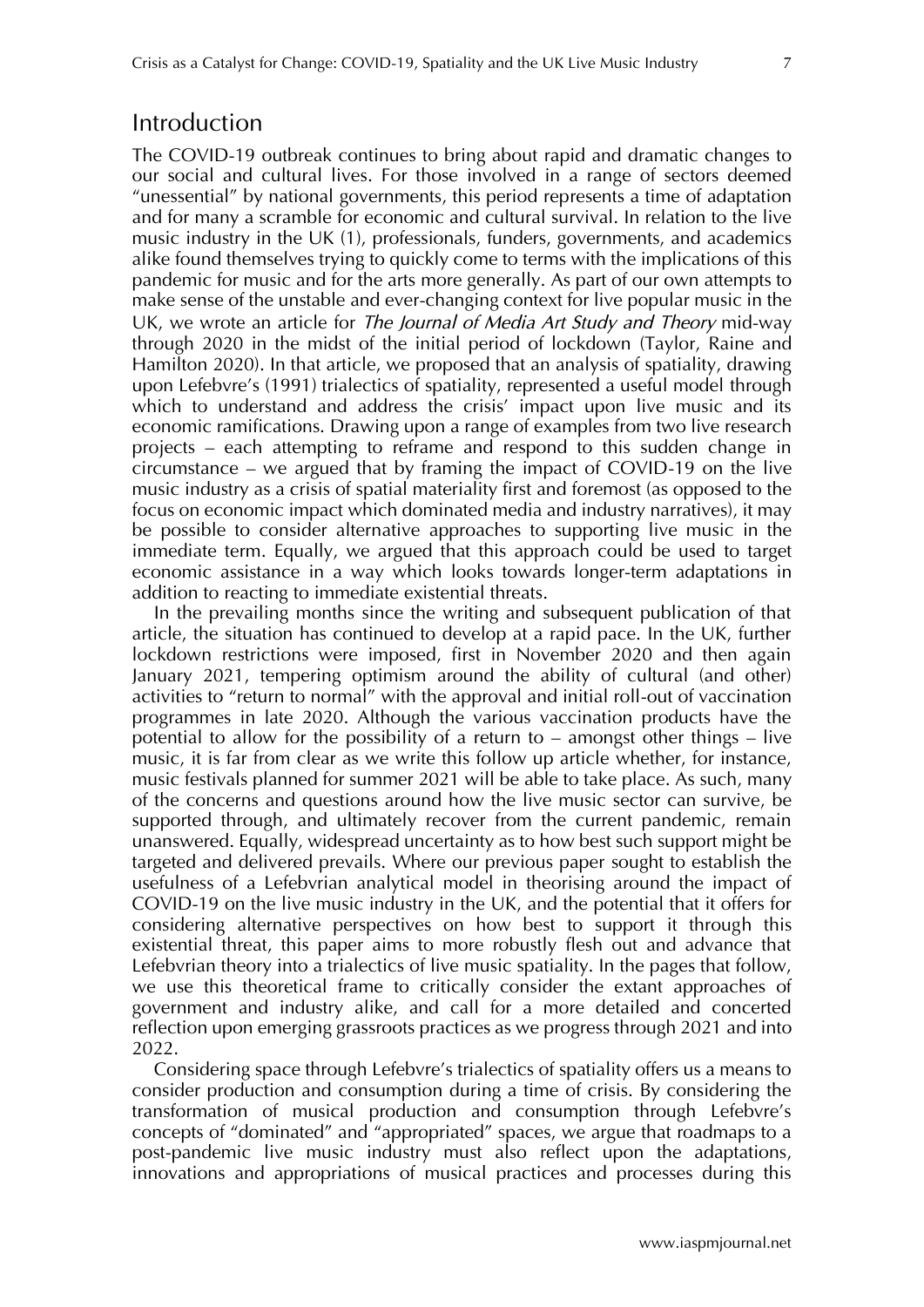period of disruption. As global initiatives and movements – such as Black Lives Matter (#BLM), #MeToo, and Keychange – highlight, the processes, practices and politics of the global music industries do not benefit all involved in the production and consumption of music equally. If the live music industry is to benefit from the transformatory opportunities of the pandemic, we argue that tools for a critically reimagined industry can be glimpsed in the appropriated spaces. These practices and ideas transgress the hegemony of government crisis management measures and could potentially subvert industry attempts to return to a so-called normal which does not benefit all. In this, we occupy a provocative role in the ongoing debate, posing questions and highlighting the existence of new options.

#### The Production of Live Music Spaces

The live music industry is inherently spatial in nature. The power of live music experiences, and by extension, the economic systems which capitalise upon these experiences, lie in music's "spatial and temporal qualities" (Jones 1995: 7). The performance of live music is produced and consumed within material spaces, "embedded in the visual and spatial dimensions of the physical stage" as a "bounded form" of interaction spatially and temporally (Holt 2010: 252). As such, we believe that researchers seeking to understand the impact of the COVID-19 pandemic on live music economies might usefully apply theories of space and spatial materiality as a lens through which to do so.

To this end, we argue that the work of Henri Lefebvre is particularly useful, especially as his work has been foundational in a range of attempts to consider the changing relationships between place, capitalism and culture. From the perspective of Lefebvre, and those who have subsequently built upon his work, economies of capitalism are not simply concerned with the production of things within space but are actually acutely concerned with the production of space itself (see Prey 2015). That is to say that capitalism not only subsumes existing spaces but is also existentially engaged in the production of its own spaces. It seeks to appropriate and dominate pre-existing spaces, redefining them through "alienating relations of production" under capitalism (Lefebvre 1991: 49), while also actively producing new spaces through the creation of new sites and forms of consumption. While this interrelation between capitalism and space can be applied to all areas of production and consumption, it is arguably most acutely felt in relation to the production and consumption of culture, and (in particular) music. As Taylor (2015: 2) reminds us, capitalism is not merely an economic principle, but also "a social form [which] profoundly shapes people's relationships to each other, and their relationships with cultural forms such as music". Capitalism as an economic principle shapes not only the systems and processes through which music is produced, distributed and consumed, but also the ways in which people understand and experience that music. To talk of a live music industry, or of creative and cultural industries more generally, is to implicitly accept the deeply intertwined relationship between capitalism, contemporary western experiences of culture, and (importantly) the spaces in which this culture is produced and consumed. For Lefebvre, space is not some kind of fixed entity that pre-exists human interaction. Rather, it can be seen as something which is fluid and dynamic, which is actively produced and transformed through sociality, in a "constantly mutating process" (Peters 2015: 2). Whether with reference to bricks-and-mortar live music spaces, virtual live-stream spaces, or hybrid combinations of the two, the relationship between place, spatiality and materiality are continually transforming (2). Just because events have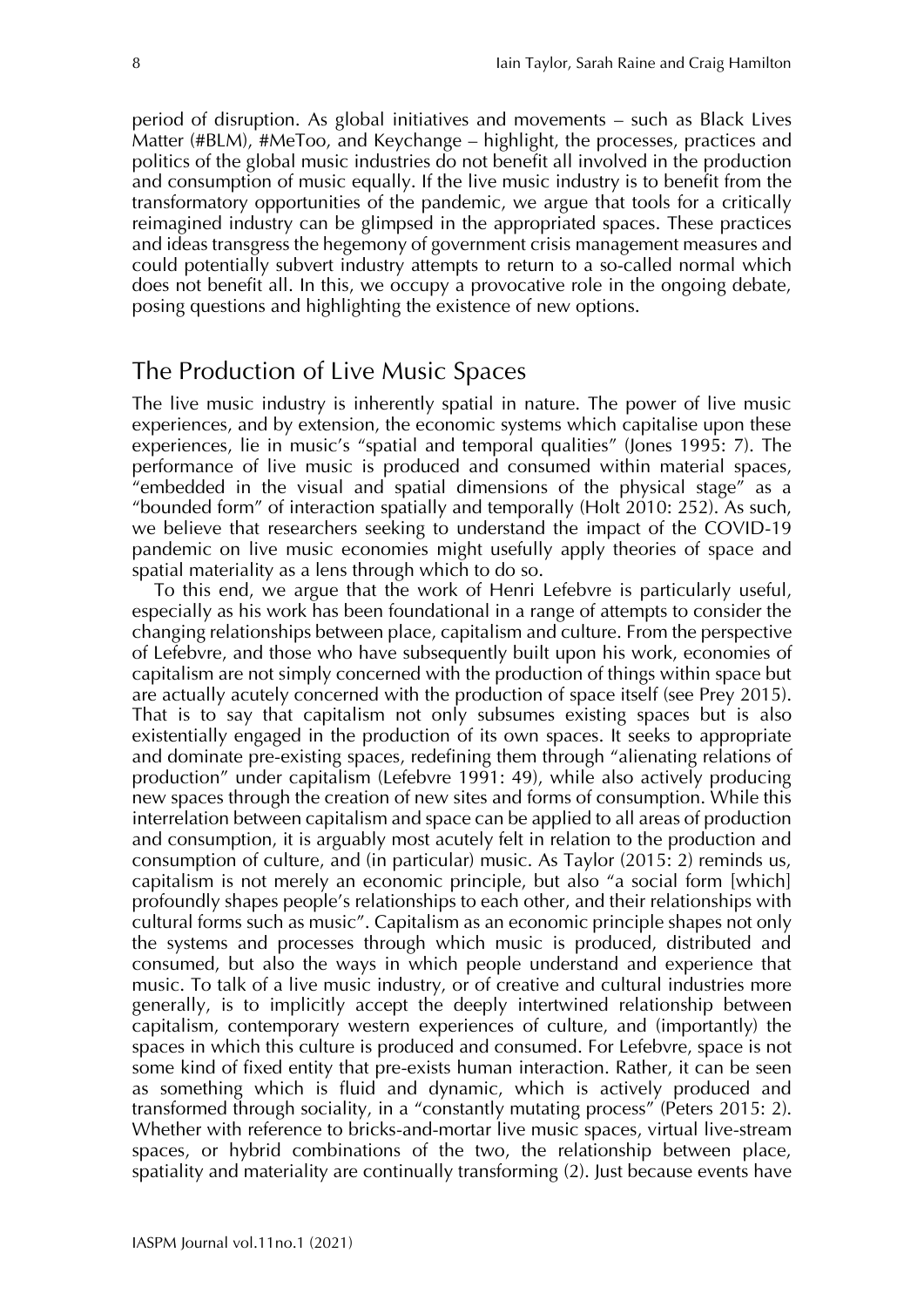moved online does not mean that spatiality does not come into play. Virtual streams have their own materiality and spatiality and are rooted (physically, symbolically, representationally) in physical spaces.

Before we can engage with how live music spaces come to be dominated and appropriated, it is first necessary to explore how they come into being through Lefebvre's constantly mutating process. This process can be broken down into three aspects of space, which Lefebvre refers to as "spatial practice," "representations of space," and "representational spaces" (1991: 38), which we discuss in terms of live music and the COVID pandemic in the following sections. We are exploring these aspects of space in relation to two of very few live music research projects in the UK whose lifespan encompasses the COVID-19 pandemic and the unfolding recovery, rather than taking a retrospective position (as will projects more recently funded by targeted calls, such as UKRI and DCMS COVID-19-focused grants) (UKRI 2021). This article explores and sets out a potential theoretical framework for considering this emerging data, and to help make sense of a changeable context within which we find ourselves (see also, Taylor, Raine and Hamilton 2020). Previous scholars, such as Prey (2015), have used this framework to reflect upon changing digital listening practices, for instance, and we have expanded this application to consider changing experiences of spatiality and materiality in the places of music production and consumption – on and offline – during the COVID-19 pandemic.

## Live Music Spaces as Perceived

The first of these aspects, which Lefebvre (1991: 38) terms "spatial practice", refers to the sensory and sensual aspects of space, in which space is understood in relation to physical experience, or "space as *perceived* through our senses" (Prey 2015: 4, emphasis added). This aspect of space can be understood as phenomenological in nature and speaks to the aspects of space as experienced and understood through the senses. In the context of a live music venue, for example, this aspect of space would first refer to the corporeal elements of that space which can be observed, touched or heard. Rough concrete walls and pillars, perhaps, or low ceilings; perpetually sticky wooden floors; stacked speaker systems and hanging lights. It would also refer to the sonic characteristics of the room – how reflective the concrete walls and pillars are in relation to similar spaces, perhaps, or the way in which a particular bass frequency resonates in a particular corner of a live music room. It would even extend as far as the olfactory (and, if either brave or foolish, to the gustatory) experience of this space – that unmistakable mingling of sweat, drinks, and smoke machine fluid that is instantly evocative of a particular kind of live music space. In other types of live music space – the concert hall, for instance – the sensory experiences would alter in line with the different architecture, furnishings, acoustics and social sounds of such a space: plush carpet underfoot; the polite clink of glass piercing the low murmur of chatter in the bar; the hush descending on the hall in the moments before a performance begins. Other music spaces too produce their own types of familiar sights, sounds and smells, but taken as a whole these sensory thrills can be understood as forming a key part of the live music experience.

Perhaps more importantly from the perspective of this paper, this aspect of space might also be understood as accounting for the experiential aspects of the spatial practice of both performers and audiences within this perceived space. While the liveness of a performance is undeniably *understood* in terms of complex subjective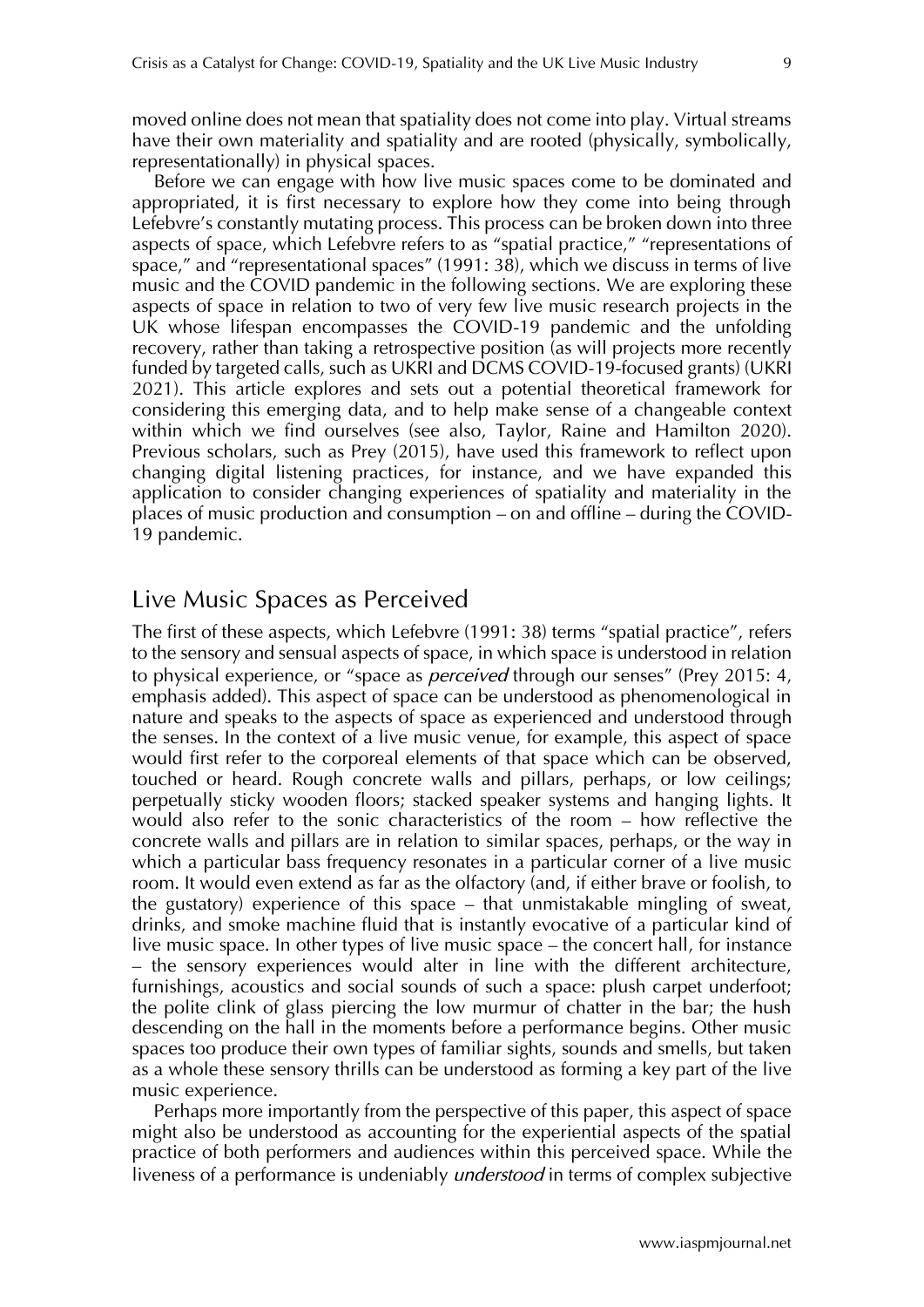judgements on the part of an audience (Auslander 2008), at its heart is its physical and experiential happening as perceived spatial practice – as something visual, auditory, and tactile, through which wider cultural meaning is produced and understood. As Dale has noted, as well as being actively and phenomenologically experienced, such conceptions of space are often "taken for granted through the habits of the body" (2005: 657). As such, experiences of spatial practice are understood through our own "habituated ways of engaging our bodies with a certain materiality" (ibid: 657) and our subconscious familiarity with particular organisations of space. That is to say that within a live music space, much of the spatial practice through which we collectively and individually understand an experience to be one of live music, is sensory: the smell of a packed room above a pub is unmistakable, as is the rib cage rumble from an arena's sound-system bass notes, or the loaded silence in the half-second before a seated concert hall audience applauds the end of a song. These are the sensory thrills most of us – industry professionals and audiences alike – have been denied by the on-going pandemic, and it is our collective and individual memory of them that (above all else) make us pine for live music's return. As we will show in the next section, it is the manner in which live music spaces are conceived that helps facilitate the sensory experience we are temporarily denied.

# Live Music Spaces as Conceived

The second aspect of Lefebvre's trialectics of space is what he refers to as "representations of space", or *conceived* space. Where the spatial practice of perceived space refers to meanings inherent to material and physically experienced qualities of space, *conceived* space can be taken to refer to the cultural meanings of space and the "deliberate construction of space to embody certain conceptualizations in materialized form" (Dale 2005: 657). This aspect of space can be understood as the deliberate construction and transformation of space so as to embody a particular set of meanings, or to foster particular forms of spatial practice. It is, according to Lefebvre, the dominant space within society and, by extension, for any system of production and consumption:

the space of scientists, planners, urbanists, technocratic subdividers and social engineers, as of a certain type of artist with a scientific bent - all of whom identify what is lived and what is perceived with what is conceived. (Lefebvre 1991: 38).

Returning to our hypothetical live music venues, this aspect of space refers to the ways in which a live music space has been designed and framed as such. On a base level, this might refer to the way in which a venue has been laid out and designed, such as the decision to position a stage in a particular spot, or at a particular height, within the material limitations of the room itself. More significantly in the context of this paper, this conceived aspect of a venue is the dimension through which it is created as an economic space, and as a site of production and consumption. It is significant that Lefebvre characterises this space as "dominant" (1991: 39). In doing so, he is asserting that the forms of spatial practice which exist within a space, and the ways in which the meanings of such practice are received and understood by an audience within that space, are dictated by the ways in which that space is conceived. The band packing an upstairs room above a pub will likely find themselves in such a position because of efficient promotion (of their tour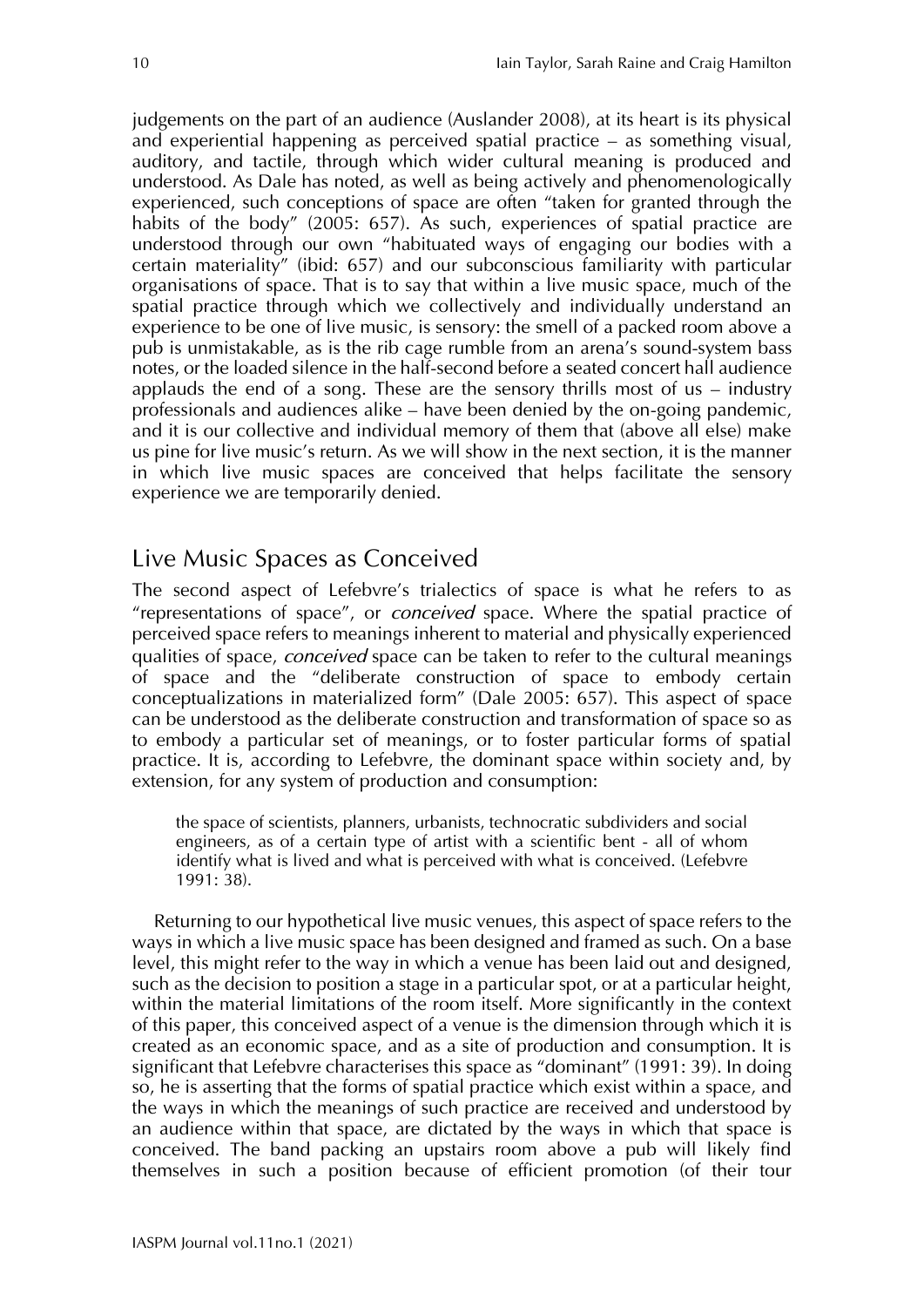specifically, but also of their records to media outlets, and so on), and – all things being equal – will likely move to a mid-sized venue on their next tour. The busiest time to visit the bar or merchandise stand is when the band is not on stage. These nuanced and complex space-making processes that construct the conceived space of the live music venue have not been understood by crisis policy makers, who have at worst announced venue closures with no guidance and only partial financial support – completely disrupting the economic and cultural processes of these spaces – and at best (and in between lockdowns) suggested that live music venues temporarily reopen as socially distanced bars and restaurants.

However, the implementation of COVID-19 restrictions – whether in the form of reduced opening times and limited capacities, or through the outright closure of live music spaces as part of the government's measures – can be seen as a reconceiving of these spaces. Just as the audiences of live music have been denied their access to familiar sensory thrills, the industry stakeholders and practitioners who organise and combine their activities to deliver such thrills have likewise been denied access to the essential sites of commerce around which their business models are built. Indeed, as Gebhardt (2017) shows, the business models, practitioner networks and practices, the conceived spaces and the audience sensory experiences that coalesce to comprise what we understand as live music were established in the Victorian era, with music hall and Vaudeville, and have remained largely unchanged since then (even as aspects of technology, genre, society, et cetera. have altered). The experience of the concert hall or the small, boisterous music venue, relies on a cultural and economic memory and lineage that has been abruptly halted in its tracks by a public health emergency. We cannot smell the sweat of fellow concertgoers, or dance in a muddy field, because the conception of the sites of such experience rely on spatial arrangements (and business models) that are temporarily impossible.

Whilst this predicament has thus far been framed by government and industry organisations alike as a temporary one – voiced through the desire to soon return to "normal" – the recent imposition of further restrictive measures in the UK seem likely to continue into the summer of 2021, producing a second lost season for annual music festivals and an uncertain year for live music more generally. What is at stake here can be understood in terms of Lefebvre's third aspect of space, that is, how a live music space is made whole, is collectively understood as such by the lived experience and, as such, can operate as a business offering audiences paid access to particular and interconnected spatial, musical experiences. This is discussed in more detail in the following section.

## Live Music Spaces as Lived

The third, and final, aspect of space is what Lefebvre refers to as "representational space," or space as "directly *lived* through its associated images and symbols" (1991: 39, emphasis added). In this lived aspect of space, the material meanings of perceived space are experienced and understood through the lens of conceived space. It is, as Dale puts it, "phenomenologically experienced space overlaid with 'imaginary spaces' whereby the material and the cultural are fused: the social creation of space so that signs, images and symbols are made material." (2005: 657).

Returning once again to our examples of hypothetical live music venues, this aspect of space refers to the totality of one's subjective experience of that space, accounting for both the sensory experience of spatial practice within that space,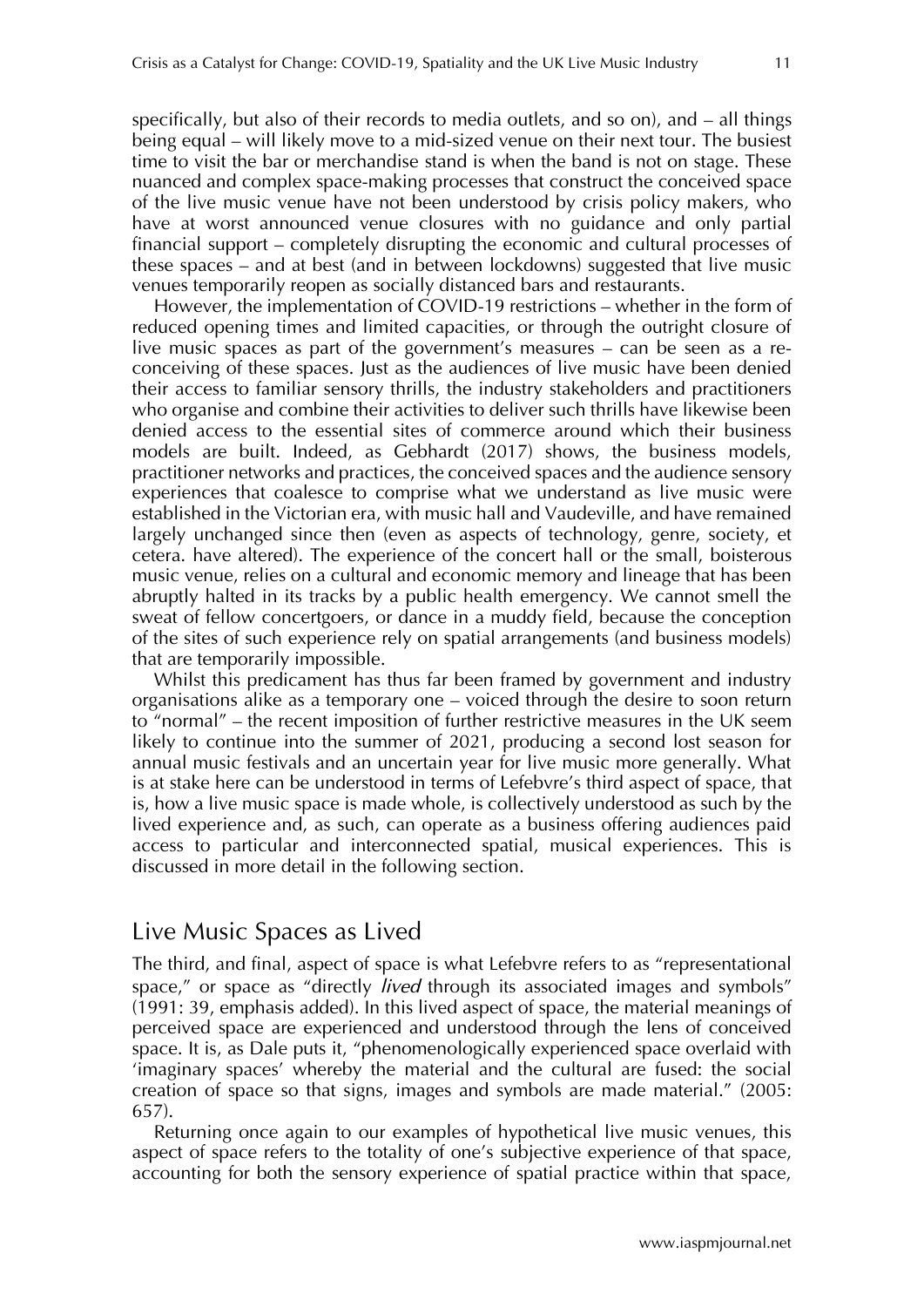and the ways in which that spatial practice is understood and made meaningful through the frameworks of commerce, culture and taste. This element hinges on collective action and understanding. The audience, musicians, promoters, and bar staff, all perform their roles within a given physical space, conceived as a music venue, which in turn shapes how those roles are to be performed. The band shows up on time, and works with venue staff to create a good sound. Meanwhile, the audience buys tickets and drinks and take their seats before the performance begins. The band plays, the audience applauds, they dance, drink and mingle with each other, and then they ask for more. The band obliges. For all concerned, the performance of these roles relies on the business models and established practices that continue in a lineage long established. Taken as a whole, this is the live music experience and how it is understood, remembered and continually performed. Again, this coalescence is temporarily curtailed. Music venues are empty spaces; musicians cannot perform in them; audiences cannot dance (or buy tickets); promoters cannot plan. Although the present crisis has been framed primarily in economic terms (Taylor, Raine, and Hamilton 2020), and certainly presents itself most urgently in those terms for those involved in the business of live music (the musicians, promoters, et cetera.), the totality of the problem extends far beyond that. The economics of live music rely on and form part of a set of practices, long established in the collective memory, that face an existential threat. We argue that the robustness of collective memory and practice as it relates to live music is currently being tested in ways not seen before and can be understood in simple terms as follows: unless music venues can be performed as live music spaces, through the spatial practice of artists and audiences, they run the risk of no longer being conceived as such.

It is towards combating this existential threat that many involved with live music have been forced to turn their attention to since the pandemic began. As we outlined in our previous paper – and in a manner that may resonate with readers' own experience of cultural, social and economic life over the last twelve months – many have looked to alternate means to continue (at least some semblance of) the collective performance of live music spaces. Live-streamed performances have allowed musicians (and promoters) to maintain relationships with their practice and audiences, venues have taken to social media to maintain connections with and/or garner support from clientele, and in some cases have adapted business models for home-delivery of alcohol, food and merchandise. Meanwhile, governments and other agencies have provided (partial) financial and other support to venues and musicians, and industry groups have continually lobbied governments for further support, often engaging the public through campaigns such as #LetTheMusicPlay. What we see as being at the root of this activity is a collective desire to maintain the collective understanding and performance of the live music space, from which everything flows.

As a way of understanding the present situation, and alongside providing a model through which to frame how live music spaces come into being, Lefebrve's work also provides an additional lens for examining the forces presently coming to bear on those spaces, which we discuss in more detail in the next section. For Lefebrve, these forces can be described in terms of how spaces come to be dominated or appropriated. There is a tension between the two, albeit one that can be understood to have emerged over the course of the response to the pandemic, rather than being in natural opposition. How the tensions between the dominated and appropriated spaces of live music play out over the remainder of the pandemic (and the longerterm recovery from it) is likely to influence the manner in which live music spaces are conceived and performed in future.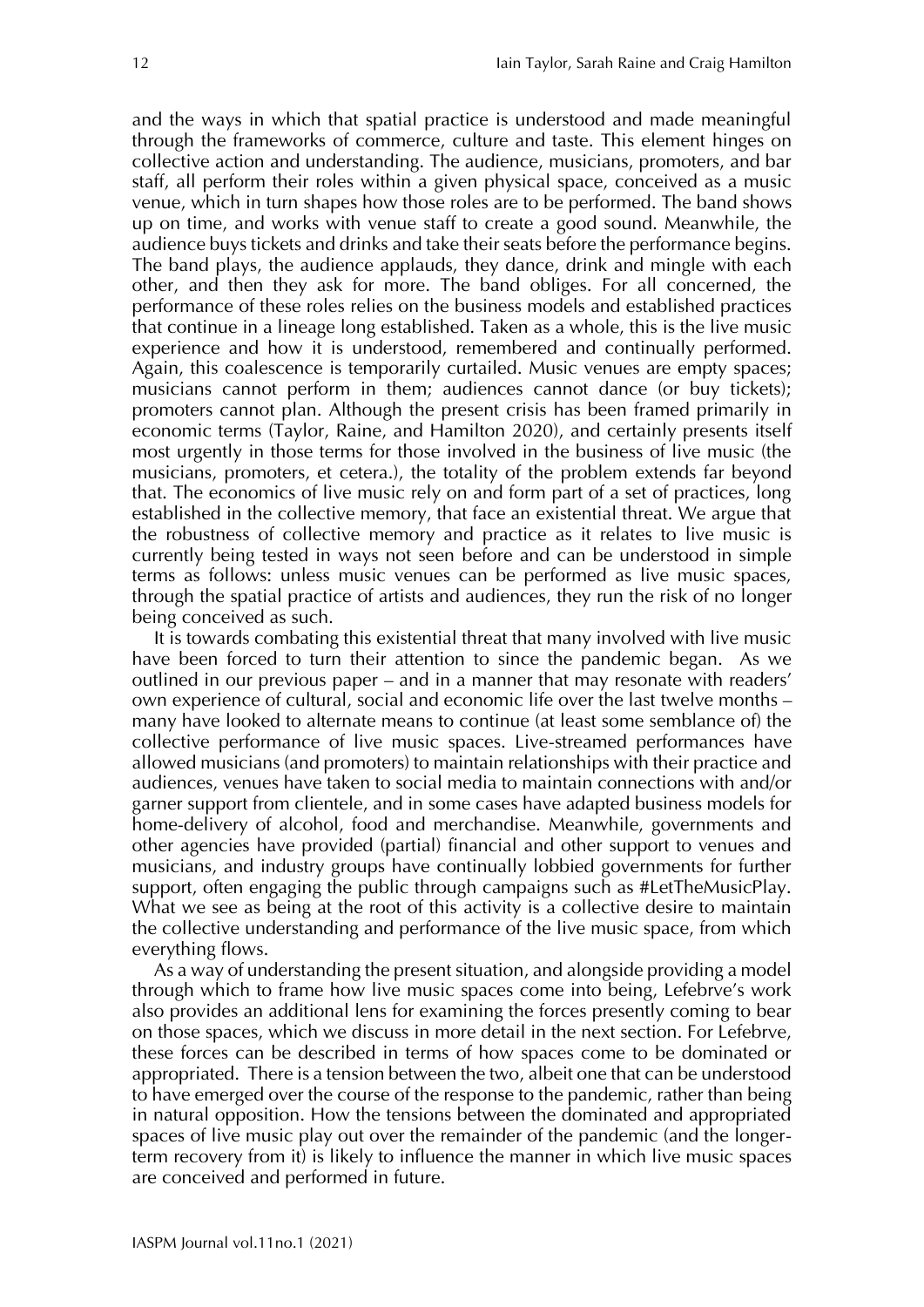# The Transformation of Live Music Spaces – "Dominated" and "Appropriated" Space

Considering the manner in which we have framed live music spaces in the context of the discussion above, we can understand live music spaces as becoming manifest as such through a symbiosis of perception, conception and experience. Since many of the activities that facilitate that symbiosis have been temporarily curtailed, it therefore follows that live music spaces have been transformed since the pandemic began. By examining the manner of the transformation, we can begin to understand the consequences of these transformations on how live music spaces are being currently produced, and also how they may be produced in future. Again, Lefebvre's work provides a lens through which to examine this. Using the above trialectics, we will consider within this section two ways in which spaces may have been transformed. Lefebvre distinguishes between "dominated (and dominant) space, which is to say a space transformed – and mediated – by technology, by practice" (he offers military and state power as examples of this form of transformative force, but we would argue that commerce is similarly valid) and "appropriated space", referring to a more loosely defined category of organic adaptations of spaces in line with the needs of a particular group inhabiting them at a given time (1991: 164).

For Lefevbre, dominated spaces are "invariably the realization of a master's project", introducing a "new form into a pre-existing space" resulting in a dominated space which is "usually closed, sterilised, emptied out" (ibid: 165). It is not a significant stretch to apply this logic to the approach taken by government in relation to the live performance sector, wherein spaces have been "dominated" through legislation and its enforcement, transforming the ways in which spaces can be used (i.e. limited capacities, fines associated with large indoor gatherings, forced closures, either directly or indirectly). As previously highlighted with regard to the spatial triad, these dominations of space take place primarily through a reconceiving of that space – a transformation not of its physical qualities, but of the forms of spatial practice that reconceived space will accommodate.

An appropriated space, on the other hand, speaks to a far more organic transformation of space. A transformation through appropriation might be said to have occurred when that space has been "modified in order to serve the needs and possibilities" of a group which inhabits or makes use of that space (ibid: 165). These appropriations are led not by deliberate and premeditated decisions to reconceive that space, but spontaneously, through the lived aspects of space, as they are transformed through (and form the purpose of) practice.

It is important to be clear that we are not seeking to draw a blunt dichotomy between a totalitarian image of dominated space on the one hand, and a utopian image of appropriated space on the other. The transformation of a space through power and transformation through practice are clearly not mutually exclusive:

Dominated space and appropriated space may in principle be combined – and, ideally at least, they ought to be combined. But history – which is to say the history of accumulation – is also the history of their separation and mutual antagonism. The winner in this contest, moreover, has been domination. There was once such a thing as appropriation without domination – witness the aforementioned hut, igloo or peasant house. Domination has grown *pari passu*  with the part played by armies, war, the state and political power. The dichotomy between dominated and appropriated is thus not limited to the level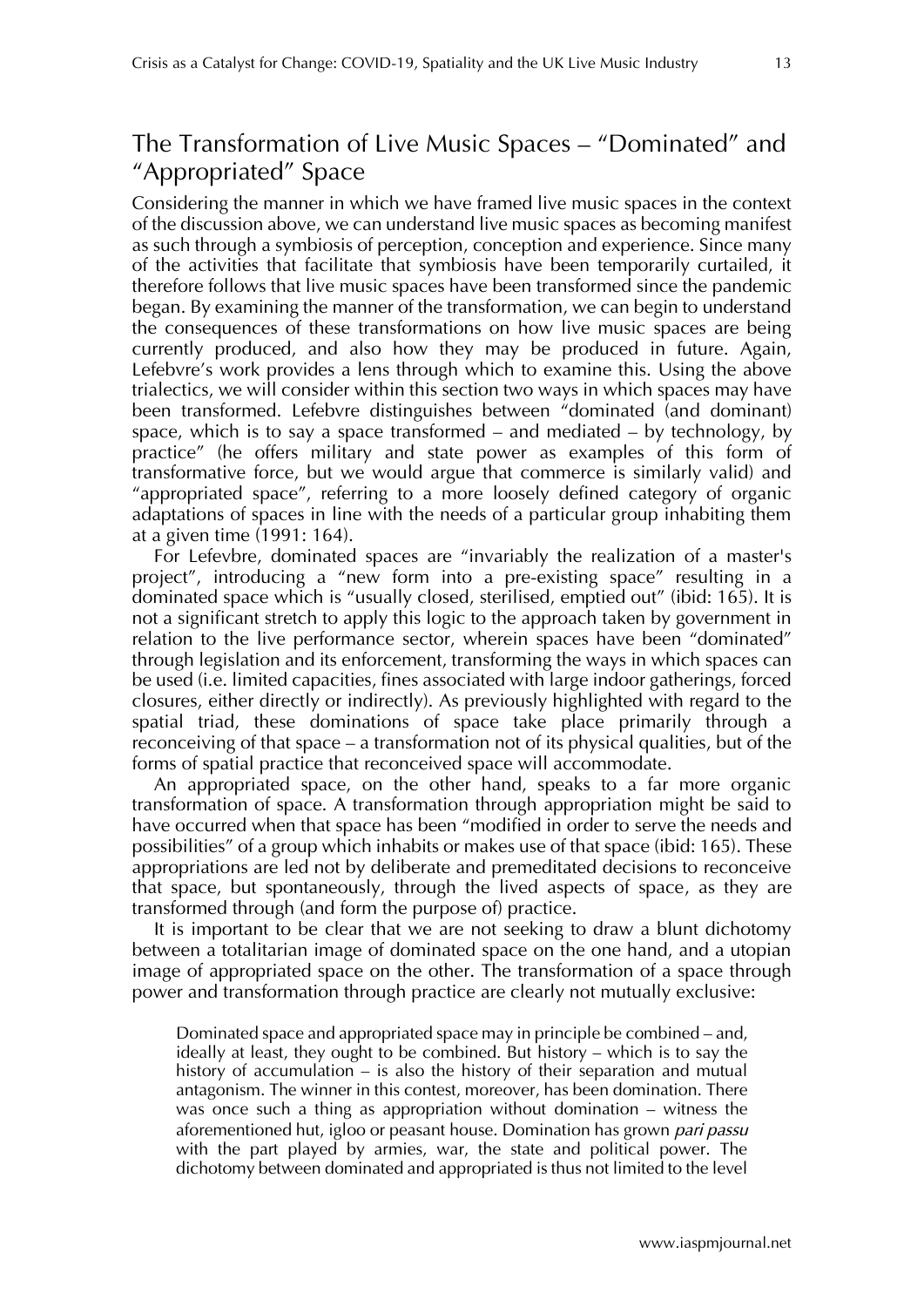of discourse or signification, for it gives rise to a contradiction or conflictual tendency which holds sway until one of the terms in play (domination) wins a crushing victory and the other (appropriation) is utterly subjugated. Not that appropriation *disappears*, for it cannot: both practice and theory continue to proclaim its importance and demand its restitution. (Lefebvre 1991: 66, emphasis in original).

Nor are we arguing that the transformation of live music spaces is not necessary, or indeed inevitable, in the face of a global pandemic. Indeed, we are of the opinion that this process of transformation is already in motion, whether we like it or not. The ways in which audiences think about live music – those conceived aspects of space that Lefebvre describes, and the meanings and values attached to them – are already being transformed, although it will ultimately fall to governments, funders, and key industry players to shape what the end result of this process of transformation will be. As the provocation for this special issue suggests, we believe that there is significant potential for this crisis to be viewed as a catalyst for change within the live music industry and beyond. However, as we will seek to demonstrate in subsequent sections through discussion of two academic research projects exploring live music during the pandemic, in order to arrive at a discussion of the potential afforded by change, we must first consider the ways in which such change might be brought about.

In order to further explore the transformation of spatial practice through dominated and appropriated live music spaces, we will reflect upon insights gained through two ongoing research projects. The Birmingham Live Music Project (livemusicresearch.org 2021) (funded by the Creative Industries Policy and Evidence Centre (PEC)) was initially designed to explore how the live music ecology of Birmingham is constituted, and to examine its approaches to challenges related to national and international change, most notably Brexit. In early 2020, the project agreed with its funders a shift in focus towards questions related to the COVID-19 pandemic and, alongside gathering data related to an interactive venue map and a series of stakeholder surveys, the project has since organised several online panel events featuring stakeholders and organisations at local and national levels that sought to collectively explore live music's response to the pandemic. Similarly, starting in January 2020 (and ending in early 2022), the Scottish Jazz and Blues Project (funded by PLACE, Scottish Government) aimed to capture the state of the contemporary jazz and blues scenes in Scotland – through surveys, interviews, focus groups, and organisational data – and to provide recommendations for further development. Although these aims remain central to the project, the findings also offer insights into the responses of jazz festivals, musicians, promoters, educators, and public funders – gathered through phone interviews, virtual focus groups and online surveys – during the COVID-19 pandemic. In addition to this particular geographical focus, examples from musicians and music organisations across the UK have been chosen and reflected upon.

# COVID-19 and the "Domination" of Live Music Spaces

Government policies have dominated the majority of commercial spaces during the COVID-19 pandemic. The enforced closure of "non-essential" businesses during national lockdowns in March and November 2020 was again instigated in January 2021. Similarly, a period of regional tiers, enacted across Autumn 2020 and varying according to infected regions, brought with it an associated range of social distancing regulations and early closing legislation transgressions of which were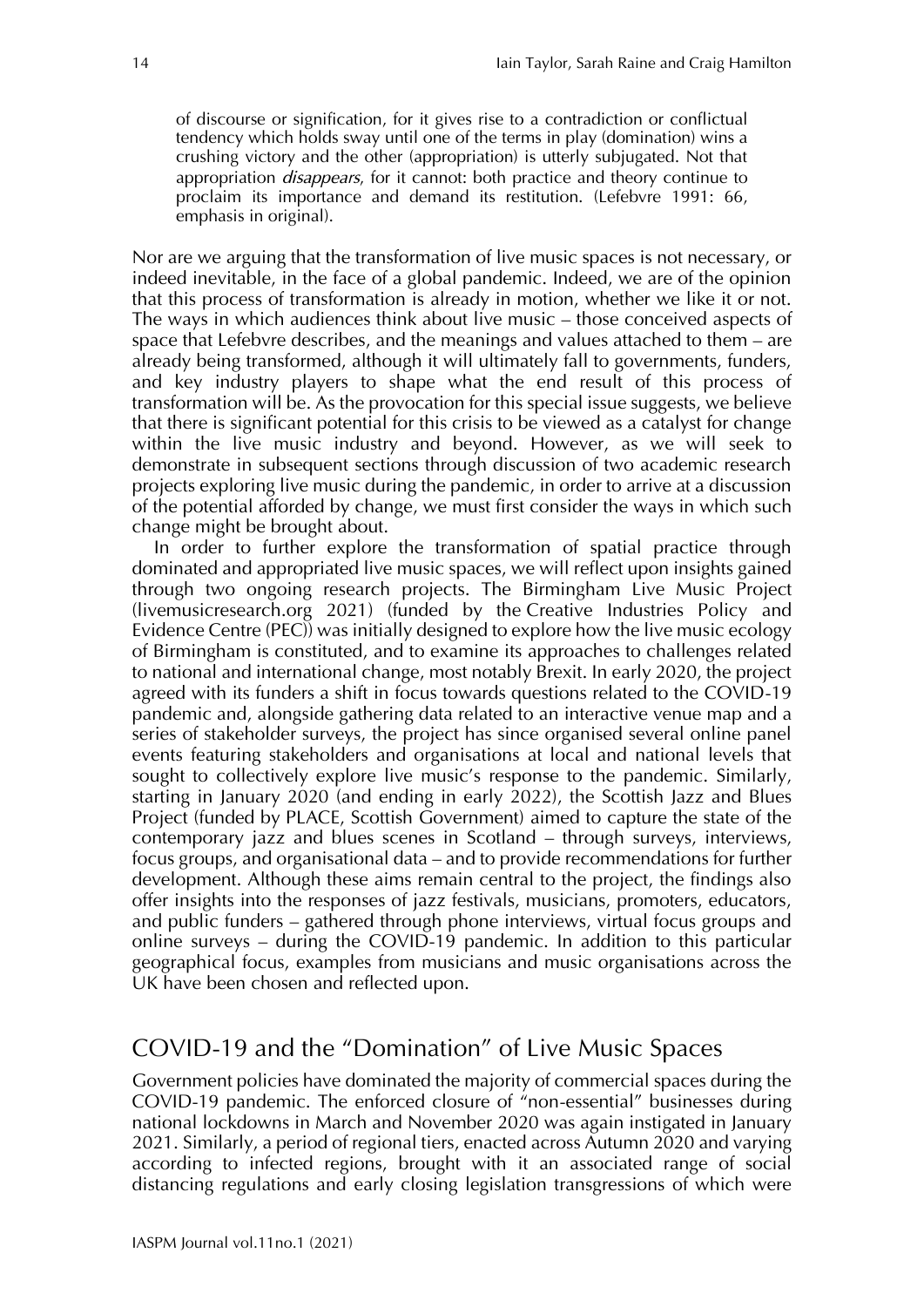punishable by significant fines. Even a "Roadmap for Recovery" (Rodzbicka, Hamilton and Behr 2020) – announced in July 2020 – was based on the arrangement of live music spaces according to a series of restrictive measures and sanctioned activity organised around five levels. For live music spaces spaces – performance venues, recording studios, rehearsal studios and so on – these transformations represented clear acts of legislative domination – a *reconceiving* of the *meanings* of these spaces – reducing complex places of production and consumption to spaces devoid of purpose and action. While clearly necessary in the face of a global pandemic, this domination of all "non-essential" spaces – to include live music – has been framed by the UK government as a temporary and necessary solution to a deadly global problem; a short-term sacrifice necessary for an eventual return to "normal". However, given the transformative impact of current measures on these live music spaces, and by extension, the economic models through which they are monetised, questions remain as to what a "new normal" (to borrow from government phraseology) might look like.

Equally, the UK Government Cultural Recovery Fund (open to applications and so far allocated in two waves), has similarly aimed to support cultural organisations until partial or full opening in March 2021, cocooning businesses in their prepandemic state rather than supporting innovative approaches to industry transformation during this period. Local and national funding body responses (such as Arts Councils and city councils) have also followed suit, honouring or withdrawing support from live music organisations and music festivals as budgets are reconsidered.

These dominated approaches to the COVID-19 pandemic have exposed the power relationships evident within the UK live music industry and the existence of a hierarchy of live music venues, and indeed cultural forms, genres and geographical biases. For example, the allocation of Cultural Recovery Fund support can be broadly plotted with reference to cultural venues and organisations that have a history of previous governmental funding and fit into official discourses concerning national cultural identity. It is notable that very few grassroots organisations received money, venues that include live music as part of their wider offer were fewer still (Hamilton 2020), exposing the lack of bid writing awareness, knowledge and skills at a grassroots level. This was to a limited extent offset by the actions of the Music Venues Trust (MVT), who provided support to grassroots venues applying for the Cultural Recovery Fund with notable success. Relatedly, the cultural value of the UK music industries in general, and grassroots organisations in particular, does not translate well in the stark economic terms of the present arrangements concerning government support. Yet, they are widely recognised as invaluable in relation to supporting local scenes, accessing diverse audiences and contributing significantly to UK music. Indeed, the requirement of economic viability for government support is somewhat ironic when considering that many recipients of government arts funding would not be financially viable without the very public funding they have regularly received in pre-pandemic times. As Lewis notes, the public funding of cultural activities is inherently political, a matter of "priorities, not ideals" (1990: 1). Researchers such as Behr and Brennan (2014) have highlighted the peripheral and problematic place that live music occupies in UK cultural policy (in this case in Scotland).

Centralised attempts to control the impact of COVID-19 have led to the forceful transformation of live music spaces through restrictive regulation. On a government policy level, these measures have been implemented by decision makers with little to no knowledge of the live music industry and have amounted to the closure of these spaces to prevent the spread of the virus, and the provision of funding which,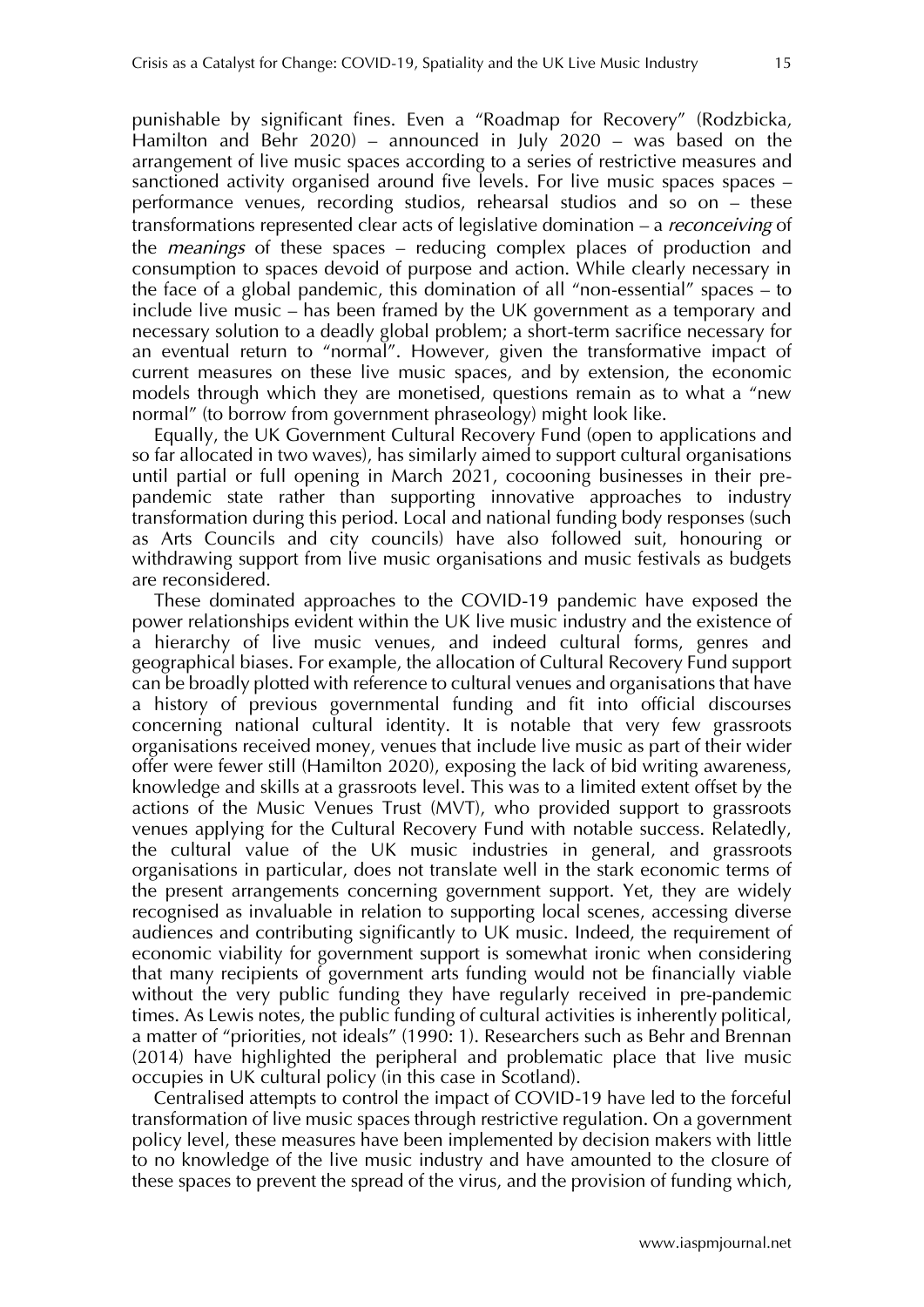in effect, pays venues (or, at least, those that have benefited from the fund) to remain closed. This approach relies upon unequal individual and organisational access to funding, knowledge and networks. This is an issue for the grassroots and informal elements of the UK live music industry (where there is less experience of applying for funding, or where organisations may lack organisational or financial histories to even qualify for such funding), and exposes problems relating to unequal access (socio-economic, regional, generational, gender-based barriers experienced by individuals in these dominated spaces).

This UK government narrative of treading water until a return to "normal" is also evident in music industry reports and engagement with policy makers. For example, the UK Music (2021) *Let The Music Play: Save Our Summer 2021* report focuses on the survival of the UK live music and festival industries through a return to their pre-pandemic form, rather than on their reconfiguration (see also Raine forthcoming). In this sense, the current domination of live music spaces by both UK government and central music industry organisations places a (perhaps understandable) emphasis on survival and post-pandemic industrial recovery, but as a consequence instigates minimal long-term transformation, particularly in relation to the structures and processes of the sector. Alongside initiatives and such as Keychange and organisations such as the Musicians Union (MU), we wish to question this approach. We are not seeking to argue that measures to prevent the spread of COVID are not necessary, nor are we arguing that venues should (or could) reopen as they previously were. However, it seems apparent that in order to safeguard the ongoing economic viability of one of our most valuable cultural assets, this model of dominated live music spaces has revealed and invites critique of the status quo. Equally, this approach ignores the potentially transformatory opportunities offered by the appropriated spaces, transformed by music practices during this period.

As we consider in the next section, appropriated live music spaces offer kernels of transformation for reimaging and restructuring the UK live music industry with gender inequality, diversity, and regional growth in mind. It is clear that a process of transformation has already begun in all aspects of our lives. In this, we may wish to consider that we may not be able (or – in some areas of life – be altogether willing) to return to a pre-pandemic "normal". These kernels of transformation hint at what we can do to ensure that responses to the pandemic have the potential to achieve something beyond mere survival and desperate attempts to return rather than renew. If those transformations that persist emerge only through the dominated spaces of this period, it seems certain that the problematic power structures of the pre-pandemic UK live music industry will also be replicated and will remain central to processes, practices and politics going forward. If we look to learn lessons from the appropriated spaces of this uncertain and transformatory period, we may begin work on the development of new options for producing and consuming live music that do not come with the cost of exploitation, unequal access, and the unequal distribution of power, money and influence that has so far stunted the development of a diverse and reflexive industry.

## 'Appropriated' Live Music Spaces

In terms of appropriated space – more organic transformations of space through practice – we can see glimpses of transformative and disruptive models for a reconfigured music industry. Due to the opportunistic and DIY nature of their creation, these approaches are currently disjointed and do not form a consistent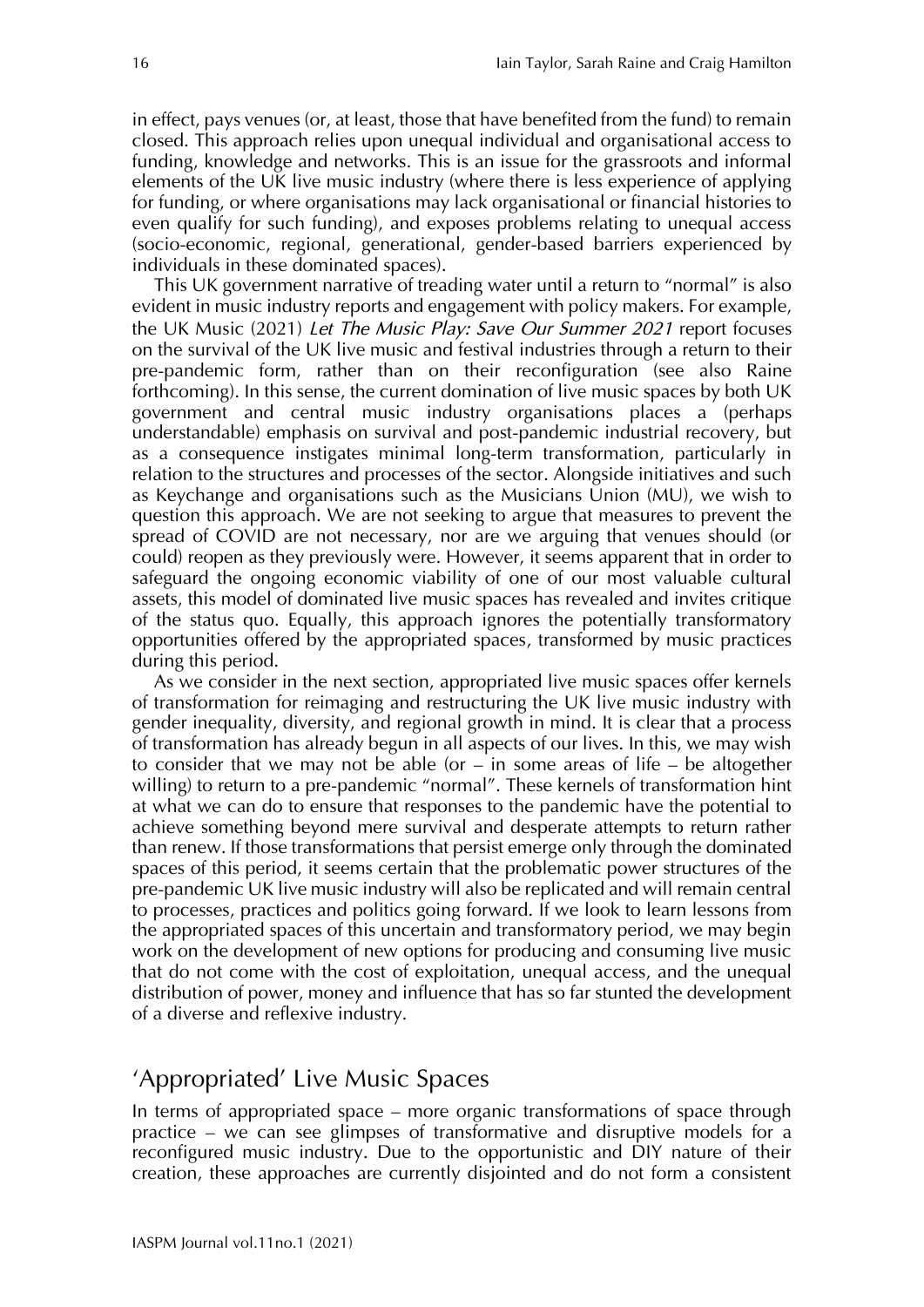whole. Equally, their potential longevity – particularly without more formalised support and wider implementation – is questionable. However, we argue that these examples are indeed valuable and require further industry (and scholarly) reflection in the months and years that follow. This period of creative appropriation offers those working in the live music industry new options: new ways of accessing and engaging with audiences; new ways of selling and consuming music; new ways of performing and making music; and new ways of disrupting dominant power structures within the sector. We already have models that offer the seeds of such options emerging at a grassroots level as individuals and organisations attempt to transform their musical spaces through practice. As revealed by the Birmingham Live Music Project, many venues in the city turned to live streaming and crowdfunding technologies in order to maintain financial and other relationships with their client bases (3); the Scottish Jazz project meanwhile revealed how musicians and promoters turned to live music streaming in an effort to maintain the performance, teaching and collaborative practices associated with jazz music careers at grassroots levels (Taylor, Raine, and Hamilton 2020: 229). Activity of this kind is representative of the dexterity and fleet-footedness of entrepreneurial and cultural actors operating at grassroots level. Yet, although much of the recovery funds and other support so far offered by the UK government have been wellintended, it has taken the form of a top-down approach which, either inadvertently or by design, has served to reinforce existing power structures and preconceptions; as such, might be seen as an attempt to dominate these spaces rather than to empower musicians to create approaches that offer solutions and, in the long-term, begin to rethink the industry. Formal support of creative approaches such as those revealed above, in addition to offering essential financial support, would help formalise and stabilise the potential opportunities for the UK music industry through the new approaches, cultural practices and business models emerging out of the pandemic.

On a more functional level, concerted development of these early models will be essential for dealing with the immediate problems facing live music. Implicit throughout both the support offered and the restrictions imposed has been the promise of a return to the halcyon days of "normal". Yet, as we write this article in January 2021 – a return in time for the 2021 summer festival season seems increasingly unlikely. With only a percentage of the population likely to be vaccinated by early summer, a restarting of live music venues and festivals will likely be significantly disrupted by ongoing social distancing regulations. Financially viable hybrid and purely virtual festival models, in particular, are essential for the UK music industry in the short term. As jazz festival teams in Scotland have noted, the issue lies not in how to create and share high-quality virtual gigs, but rather in encouraging audiences to pay for material which has previously been made freely available as part of marketing activities. More creative and experiential methods of capturing live music virtually, that speak to the wants and expectations of audiences, are necessary. If certain (or most) elements usually enjoyed by live music audiences are no longer possible, we must search for alternative options and new experiences that foster a discovery of music and a coming together of people. We argue that these kinds of creative and experimental methods are unlikely to come about through a funding system which seeks primarily to preserve the existing status quo. Ultimately, such innovations are best driven by musicians and live music professionals within the spaces and practices of live music, rather than by external powers primarily concerned with a return to "normal".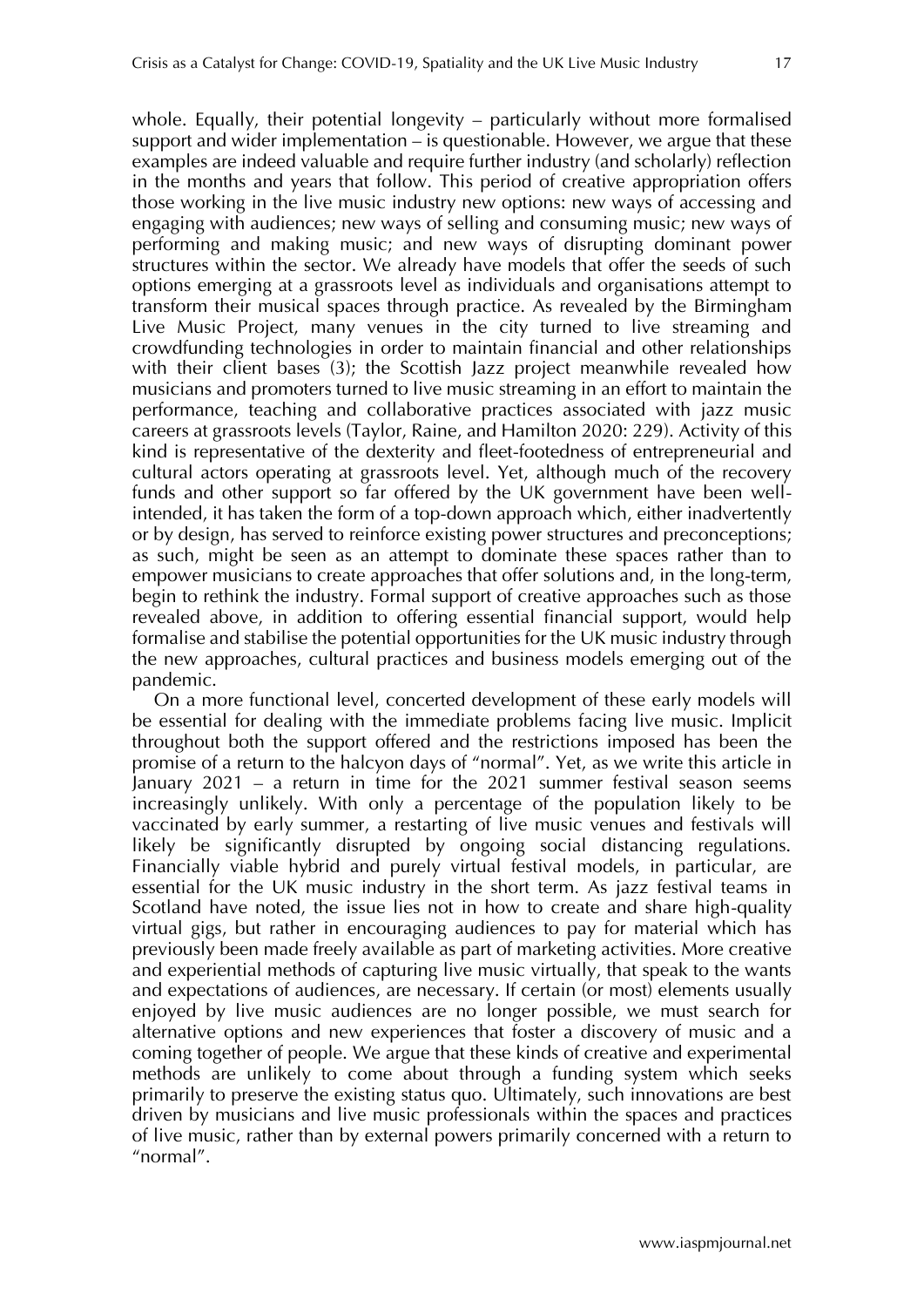Small independent festivals – such as Thinking/Not Thinking, a grassroots, musician-led improvised music festival based in Birmingham – represent useful examples of the transformative creation of new spaces through practice. Organised in August and September 2020 in between lockdowns and tier restrictions, Thinking/Not Thinking offered a series of socially distanced seated gigs along the Birmingham canal network. Not only did these events appropriate a previously nonmusical space, but the performances also engaged with these different surroundings, with musicians responding to the noises and the happenings of the canal, people coming and going, and the sound of birds, planes overhead, and the hustle and bustle of a persisting industrial city, developing new forms of musicalspatial practice in response to these newly created live music spaces. Equally, the Glasgow Improvisers Orchestra (GIO) have appropriated virtual spaces such as Zoom as a means to engage through regular jam-sessions and one-off festivals with a wider range of improvising musicians across the world and, significantly, to create experimental video material through virtual collaboration.

Readers will doubtless have similar examples in mind, where small scale events and organisations have made partially successful forays into new models of practice, but the absence (to date) of any formal, mainstream mechanisms or business models that would make such activity viable on a large scale does not mean that we should dismiss their value to larger organisations and events. True, these grassroots organisations are not restricted by fears of economic collapse due to their voluntary nature and freedom from any significant overheads. However, in this, grassroots organisations represent a laboratory for experimentations with the live music experience, and a space to think through issues of access, engagement, and to test new models for the immediate future. With regard to that, we note with interest that Bandcamp – an e-commerce platform and network popular with grassroots musicians and labels – launched a ticketed live streaming platform in late 2020 and agreed to waive fees until the end of March 2021 (Bandcamp 2020). That a company operating in the grassroots space would make such a service available to its network of practitioners hints at the longer-term viability of the practice; this runs counter to narratives (and thus support) associated with a "return to normal", since such a return is predicated on the live streaming of concerts no longer being necessary. Should that be the case, opportunities related to how those practices may develop, and how they may alter existing practices, structures and relationships in future, could be lost.

## Conclusion

The economic viability of live music stems from spatiality, with the continued existence of this industry, and the creative practices that sustain it, dependent upon functional live music spaces which meet the needs of the musicians, audiences, and live music professionals whose spatial practice gives them meaning. In this paper, we have framed ongoing attempts by government, industry bodies and practitioners, and grassroots stakeholders to protect and maintain live music in Lefevbrian terms of dominated and appropriated space, illustrated by examples revealed through two live music research projects examining responses to the pandemic. In doing so, we have attempted to prompt a debate that challenges assumptions and (dominated) approaches in dealing with this ongoing crisis, and to best support the needs of professionals within the UK music industries. Through greater sensitivity to the spatial practices of music production and consumption,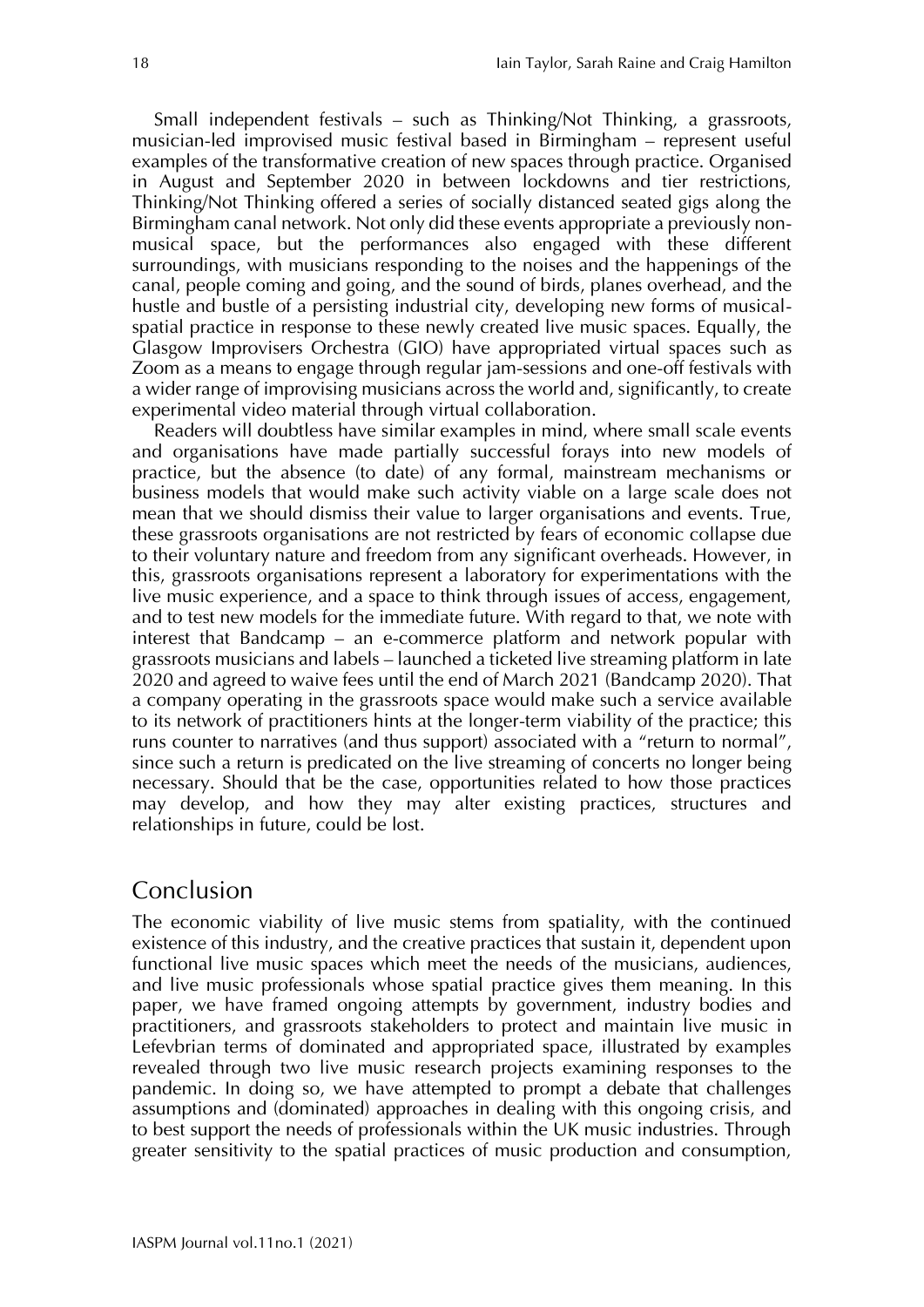alternative and, arguably, more suitable, economic models could be developed and implemented.

In the short term, for many gigging musicians – and the myriad live music professionals whose livelihood depends upon them – the current model of support, predicated on a domination of live music spaces through legislation, coupled with a funding system aimed at preserving pre-COVID conceptions of live music in stasis, has failed to deliver the security that they need. Beyond the minority of artists who have been signed to major labels able to support them through the current crisis, most musicians have experienced an increased reliance on money made through live performance, particularly with the rise of music streaming platforms (such as Spotify and Apple Music). This highlights the difficulties of sustaining a career during crises such as the one we currently face. Amongst the twenty Scottish jazz musicians interviewed by one of our authors, music teaching income has also been disrupted. Occupying temporary, part-time and fixed term contracts, the closure of schools, colleges and universities during national lockdowns and the revisiting of institutional budgets following predicted or actual reduction in student numbers have led to more precarious educators being cut from departments. Some musicians who offered private tuition reported lost income from older students not wanting to continue their lessons online. Having lost both gigging income and teaching income streams, several musicians interviewed focused on monetising live-streamed performances and gaining increased control over the sale of digital downloads and new music through one-off payments and subscription options on personal websites. As has been noted elsewhere (see Medbøe and Raine 2021), the realities of digital listening platforms for musicians fall short of the promise of an unlimited global audience and the inclusion of music on promoted playlists. Although very few musicians considered the live-streaming (and teaching) activities they have experimented with in response to problems associated with the pandemic to be a profitable approach, the existence of such activity – along with the aforementioned emergence of Bandcamp's live streaming service – does hint at the potential for a disruption of the domination of tech companies and the potential benefits of encouraging and nurturing of alternative music consumption practices. We view the potential of such approaches in a similar vein to the work of the Music Venue Trust described earlier, which encouraged and assisted grassroots venues in the negotiation of funding processes they may not have considered in "normal" times.

The examples offered in this paper are precisely the types of emergent practice that have the potential to effect lasting change through the subversion of existing power structures. We argue that many of the limitations of the current response to this crisis have been due to the framing of the COVID pandemic problem in purely economic terms, and the subsequent dominant (rather than appropriating) approach to ameliorating those problems. Although the issues facing organisations present themselves most urgently in financial terms, and while support (of any kind) is welcome given that immediate threat, the actions of government and industry bodies have nevertheless largely been based on a wider framing of live music eventually returning to "normal". This in turn has exposed the inequalities inherent in existing structures. At the same time a response from grassroots practitioners reveals the potential for challenging and subverting those structural inequalities. Although many of the new practices associated with live music that have emerged through the pandemic are experimental and not yet able to fully account for lost revenues and opportunities, they nevertheless highlight the potential for alternate modes of practice.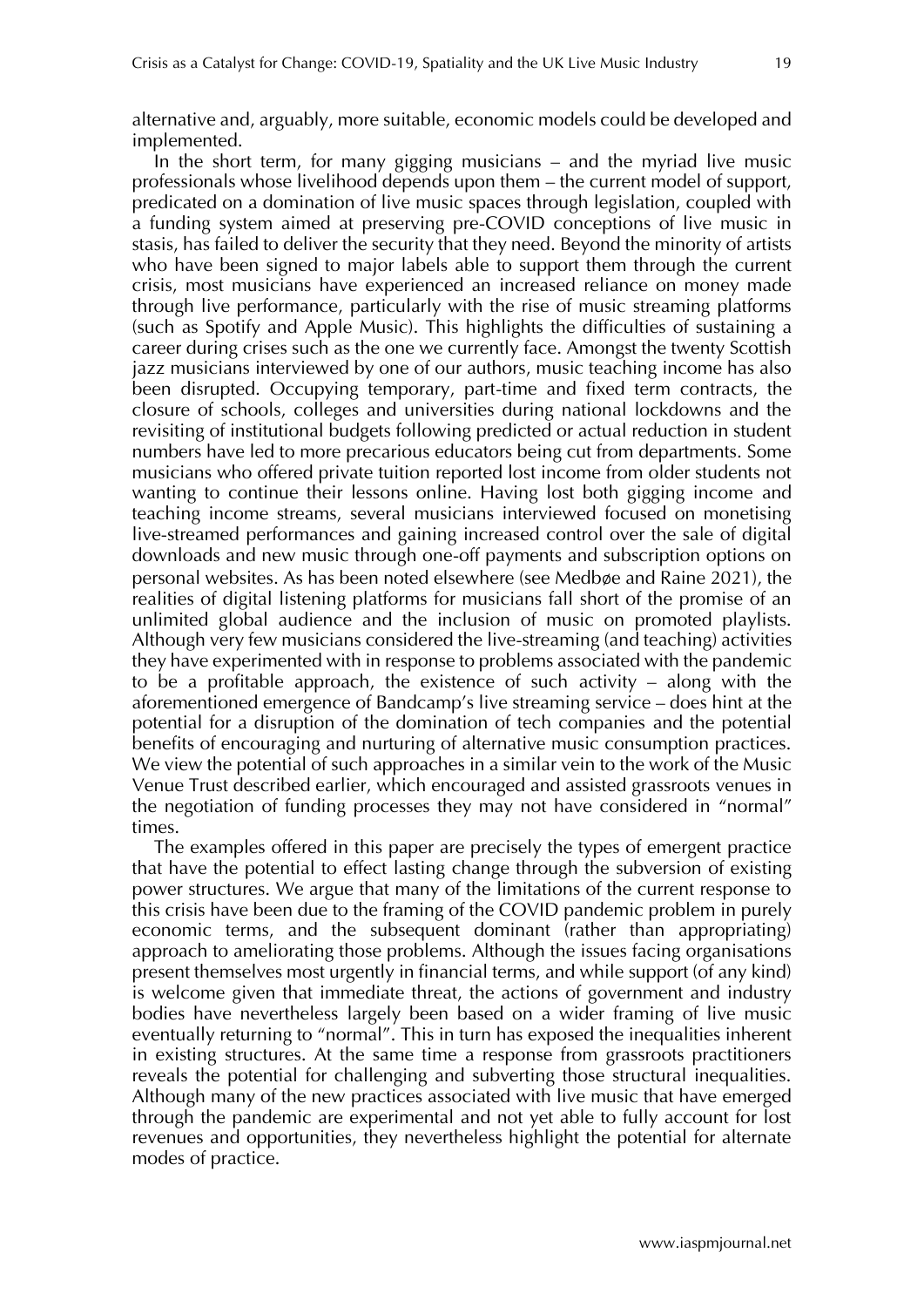As individuals and groups create and share live music, new appropriated practices will continue to emerge, some easily visible to music fans and researchers alike, and some hidden in DIY spaces and word-of-mouth contexts. We consider this article to be part of an ongoing process, with the potential applications of a Lefebvrian frame developing as the situation unfolds. In the run up to and unfolding of summer 2021, we will be gathering examples of transformative practice and examining their wider potential for transforming the UK's live music and festival industries. In particular, we must reimagine and instigate new options that reflexively consider issues of gender inequality, diversity, and geographical dominance. A return to "normal" that halts potential progress in its tracks is arguably a lost opportunity.

# Endnotes

(1) It is beyond the scope of this article to explore the multitude of ways in which music industries in other nations have been impacted upon by government-instigated COVID-19 regulations and national lockdowns. Equally, different countries are at different stages of post-pandemic recovery, with standing live music events in a range of venue sizes already underway in Australia and New Zealand at date of writing, whilst UK-based festivals are currently making decisions in relation to the 2021 festival season. We also focus on *popular* music in the UK.

(2) Already we are seeing promoters and festivals considering hybrid models for future events, with in-person and virtual audiences experiencing the same live performance which is simultaneously experienced in real-time by both.

(3) These findings are part of an ongoing research project but have been discussed as part of a blogpost on the project website. See Hamiton 2020.

# References

#### *Bibliography*

- Auslander, P. 2008. Live Music and Technologically Mediated Performance. In T. C. Davies Ed. *The Cambridge Companion to Performance Studies*. Cambridge: Cambridge University Press: 107–119.
- Behr, A. and Brennan, M. 2014. The Place of Popular Music in Scotland's Cultural Policy. *Cultural Trends*: 169–177.
- Dale, K. 2005. Building a Social Materiality: Spatial and Embodied Politics in Organizational Control. *Organization* 12 (5): 649–678.
- Diamond, E. 2020. Ticketed Live Streaming Comes to Bandcamp. *Bandcamp Daily*. Available at: [https://daily.bandcamp.com/features/bandcamp-ticketed](https://daily.bandcamp.com/features/bandcamp-ticketed-livestream)[livestream.](https://daily.bandcamp.com/features/bandcamp-ticketed-livestream) [Accessed 6 August 2021]
- Gebhardt, N. 2017. *Vaudeville Melodies: Popular Musicians and Mass Entertainment in American Culture, 1870-1929.* Chicago, IL: University of Chicago Press.
- Hamilton, C. 2020. Mapping the Gaps: Researching Live Music in Birmingham and the Cultural Recovery Fund (Online). [https://livemusicresearch.org/mapping-the-gaps-researching-live-music-in](https://livemusicresearch.org/mapping-the-gaps-researching-live-music-in-birmingham-and-the-cultural-recovery-fund/)[birmingham-and-the-cultural-recovery-fund/](https://livemusicresearch.org/mapping-the-gaps-researching-live-music-in-birmingham-and-the-cultural-recovery-fund/) [Accessed 6 August 2021].
- Holt, F. 2010. The Economy of Live Music in the Digital Age. *European Journal of Cultural Studies* 13 (2): 243–261.
- Lefebvre, H. 1991. *The Production of Spac*e. Oxford: Blackwell.